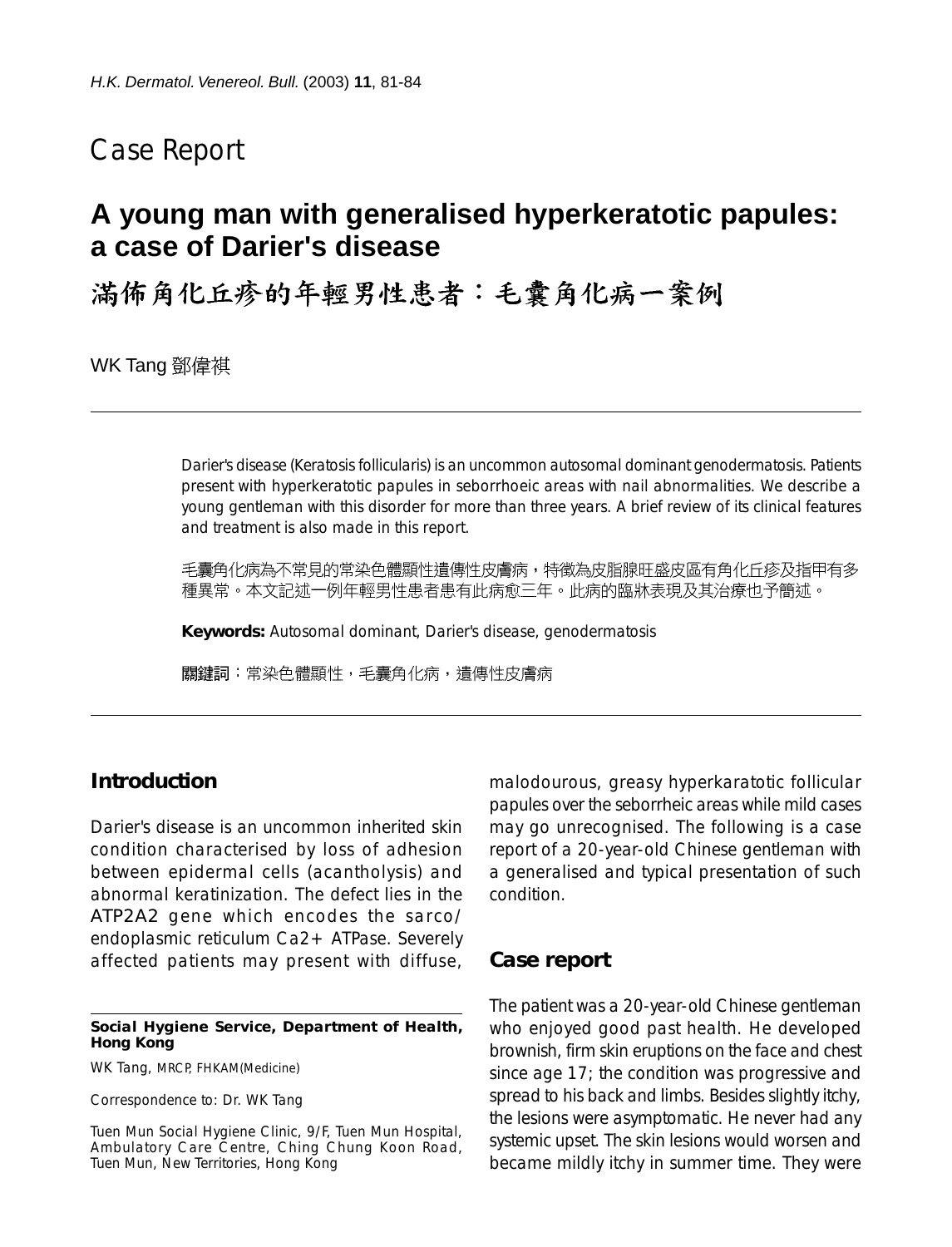not malodorous. He also noted that his nails were dry and brittle. The family history was unremarkable. On physical examination, diffuse brownish hyperkeratotic papules were found on the seborrhoeic areas (face, chest and upper back) but less on the limbs. The palms and soles appeared normal; there was no punctate keratosis or pits. Oral mucosa was normal (Figures 1 & 2). Clinical differential diagnoses included Darier's disease (Keratosis follicularis),



**Figure 1.** Diffuse greasy hyperkeratotic papules on the chest.



**Figure 2.** A close-up view of the forehead of the patient. Note the monomorphic hyperkeratotic lesions with mainly follicular distribution.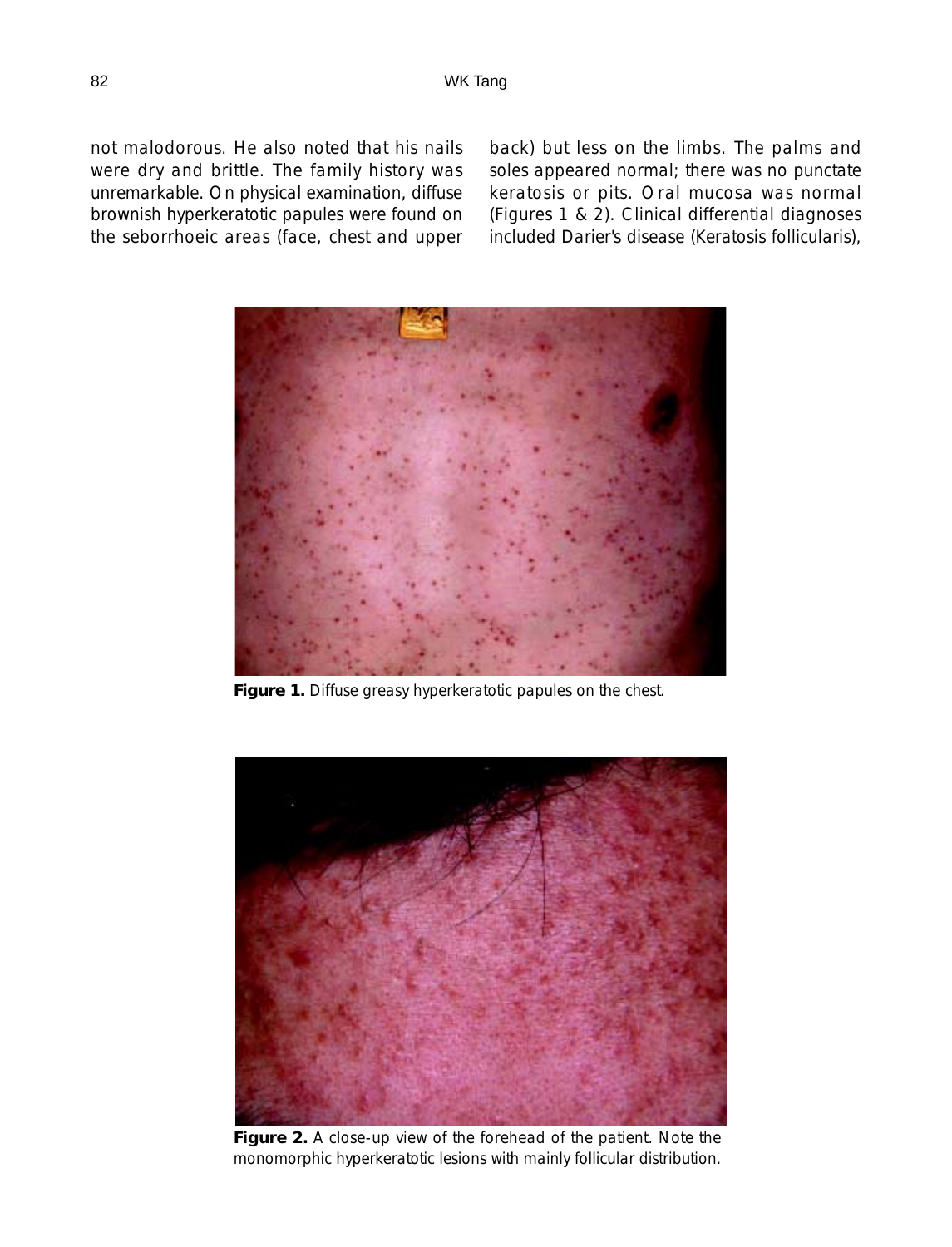#### Darier's disease 83

severe seborrhoeic dermatitis, plane warts, epidermodysplasia verruciformis, acrokeratosis verruciformis of Hopf, confluent reticulate papillomatosis, phrynoderma, Hailey-Hailey disease, Grover's disease of the persistent type and other follicular keratosis such as keratosis pilaris.

A skin biopsy was performed which showed irregular acanthosis and focal parakeratosis; multifocal dyskeratosis resulting in the formation of corps ronds & grains. There was also suprabasal acantholysis with clefts. Moderate perivascular lymphocytic infiltrate was found in the upper reticular dermis. These features were consistent with Darier's disease. Thus, the final diagnosis in this patient was Darier's disease.

Topical 0.025% fluocinolone acetonide cream and emollient were given initially for symptomatic control. Adapalene (0.1%) gel was also tried for the large and unsightly lesions but without much success. As the patient was rather frustrated with the unappealing appearance of the skin condition, systemic isotretinoin (0.5 mg/kg/day) was prescribed. The lesions appeared reduce in size and no new lesions developed after about a month of the treatment. The patient tolerated the systemic retinoid well and experienced no systemic complication. Further reduction of isotretinoin was planned.

## **Discussion**

Darier's Disease (DD) or Darier-White disease, also known as keratosis follicularis, is an uncommon autosomal dominantly inherited genodermatosis that is characterised by hyperkeratotic papules in seborrhoeic regions with various nail abnormalities. The disease was first reported independently by Darier and White in 1889. The prevalence of DD has been estimated to be 1 in 55,000 in central United Kingdom. However, local data is lacking. Although this is an inheritable disease, spontaneous mutation is common. One study showed that up to 47% of patients did not have a clear family history as in our patient.<sup>1</sup>

Darier's disease affects both sexes equally. The onset may range from four to 70 years of age. However, the majority of patients like our case, present in their first and second decades of lives. Pruritus is a common feature. Heat, humidity, stress, sunlight and UVB rays may exacerbate this condition. Even though the severity of DD fluctuates over time, it is a chronic unremitting condition. Our patient had exemplified the classical clinical features in DD: the lesions first appear as skin-coloured papules, which soon become yellowish-brown, greasy, and warty; they are especially common in the seborrhoeic areas and often show a follicular distribution. About 80% of the patients have mild flexural involvement e.g. groin, axillae or submammary skin in women. These flexural lesions are especially bothersome to the patients because of their malodour. Hands involvement is very common, but can be very subtle sometimes, which include punctate keratosis, palmar pits and occasionally, haemorrhagic macules. Nail changes provide very important diagnostic clue which include white and red longitudinal bands, longitudinal nail ridges, splits, and a V-shaped nick at the free margin of the nail. Whitish papules with central depression are infrequently seen on mucosal surfaces.

As far as the pathophysiology is concerned, DD resulted from a defective gene, ATP2A2, which is located in chromosomal region 12q23-24.1. Mutation of this gene causes functional disruptions in all domains of sarco/endoplasmic reticulum (SERCA2, the calcium pump) and results in reduction of ATP affinity; loss of calcium affinity; decreasing phosphorylation of ATP and Pi; blocking of dephosphorylation and uncoupling of calcium transport from ATP hydrolysis. These defects disturb the cytosolic calcium level and, ultimately, influence adhesion between keratinocytes and cellular differentiation in the epidermis.2

The diagnosis of DD relies on clinical as well as